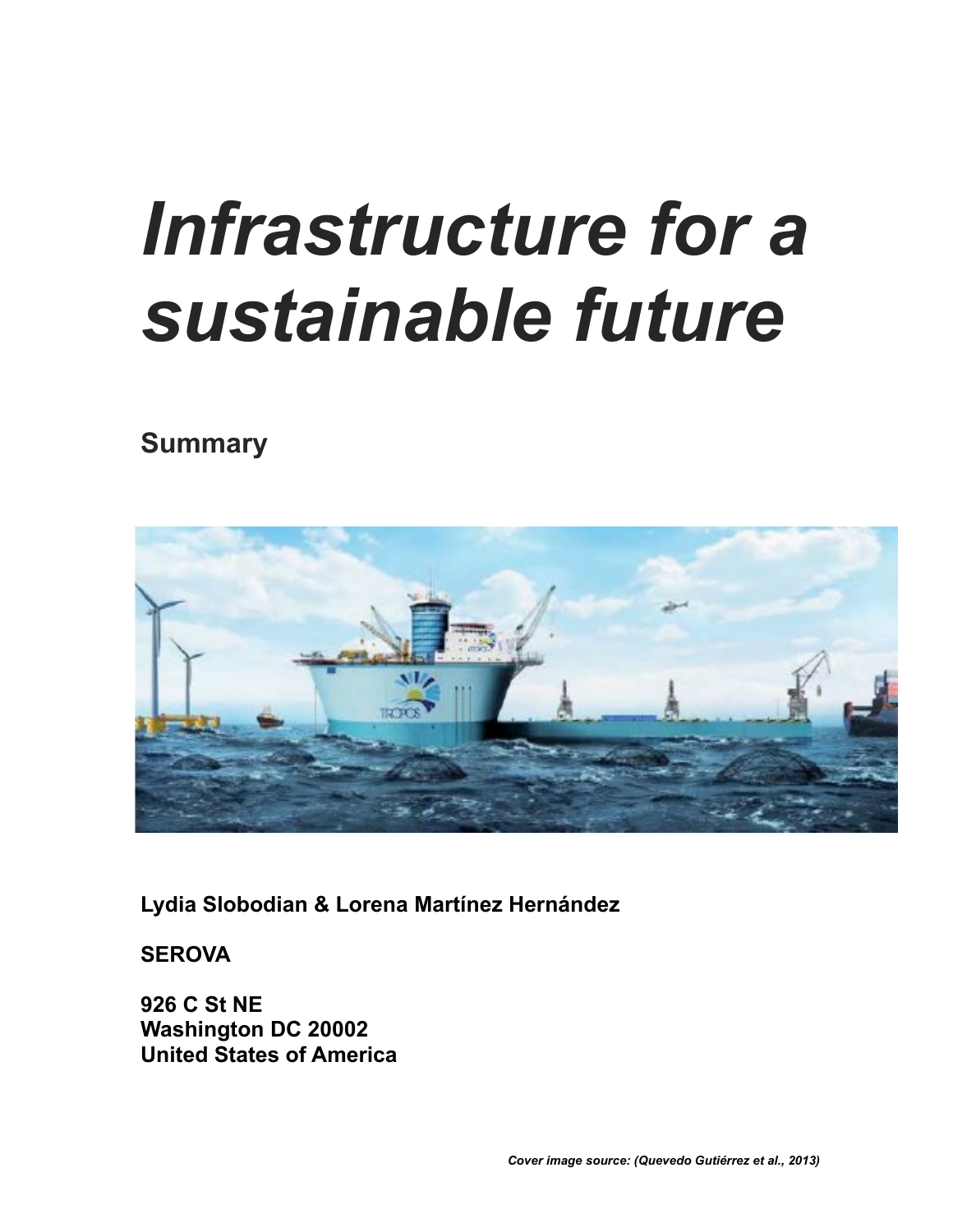#### **Introduction**

The next twenty years will represent an unprecedented demand for new infrastructure. As developing countries increasingly demand modern infrastructure for growing, urbanizing and industrializing populations, developed countries deal with aging infrastructure in desperate need of replacement. The expected investment in new infrastructure between now and 2040 is higher than the current value of all of the infrastructure in the world (Thacker *et al.*, 2019). This opportunity is a double-edged sword: infrastructure is an expensive and long term investment. Badly developed infrastructure is difficult to replace, and can create debt lasting generations. Unsustainable patterns of development can be locked in by infrastructure that lasts decades.

Climate change will have a significant impact on infrastructure. Existing energy and transport infrastructure will produce emissions far exceeding the targets agreed in the Paris Agreement unless it is abandoned or repurposed before the end of its life (Thacker *et al.*, 2019). Climate change will create conditions that current infrastructure is not designed to withstand and uncertainty that government policies and safety standards are not able to address (Chester, Underwood and Samaras, 2020). Adapting infrastructure to climate change will require more than strengthening and reinforcing current designs; there will need to be a change in thinking about how infrastructure is imagined and used (Shortridge and Camp, 2019). The purpose of this study is to examine case studies of proposed or emerging infrastructure technologies to evaluate how they can contribute to climate change mitigation or adaptation in the coming years.

Case studies were selected on the basis of five predefined search criteria:

- **1. Infrastructure**: does the case study involve significant built infrastructure?
- **2. Cross-cutting ideas**: does the case study take advantage of opportunity, encompass long term vision or show leapfrogging or repurposing potential?
- **3. Internationality:** does the case study promote transboundary cooperation or reduce the risk of conflict?
- **4. Stage of development**: is the case study based on or developed from existing technology?
- **5. Representativeness:** do the case studies represent a range of infrastructure sectors (adaptation, agriculture, communications, energy)?

From an initial list of ten cases, five were selected for evaluation: floating cities, multipurpose platforms, hybrid coastal resilience, smart undersea cables and gravity storage. The study authors assessed each of these case studies through a review of published literature and reports. They evaluated case studies in terms of three factors: 1) climate change adaptation/mitigation potential; 2) feasibility and cost; and 3) environmental and social impact. Each of these factors was given a score of 1-5, where 1 reflects the lowest potential and 5 the highest potential. Table 1 presents the criteria used in evaluation. In addition, each score is given a certainty ranking from low certainty to high certainty, representing the evidence behind the evaluation.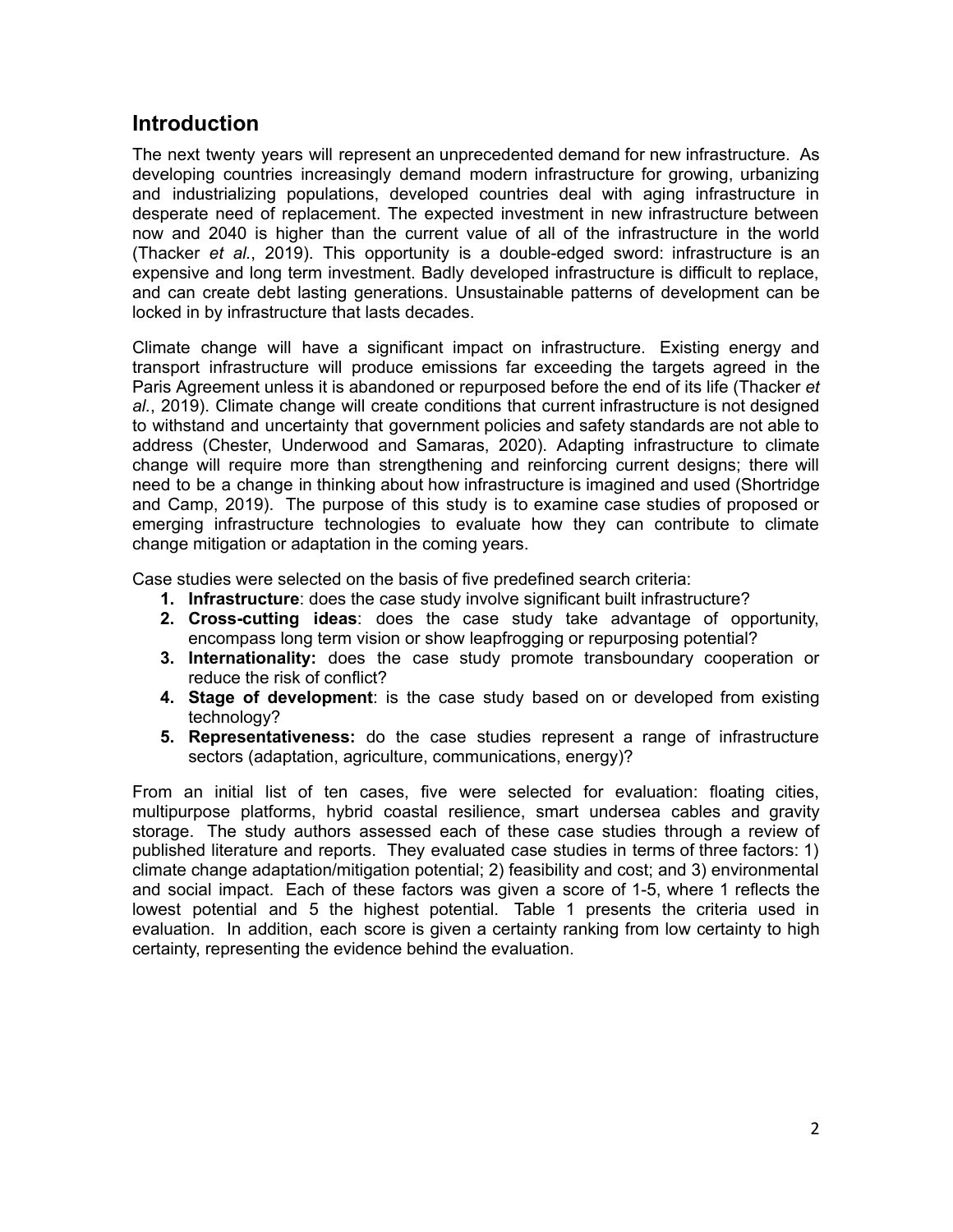|              | <b>Adaptation/mitigation</b><br>potential                                                                                                                                                                       | <b>Feasibility and</b><br>cost                                                                                                                                                                                         | <b>Environmental and</b><br>social impact                                                                                                                                                                  |  |
|--------------|-----------------------------------------------------------------------------------------------------------------------------------------------------------------------------------------------------------------|------------------------------------------------------------------------------------------------------------------------------------------------------------------------------------------------------------------------|------------------------------------------------------------------------------------------------------------------------------------------------------------------------------------------------------------|--|
|              | Potential for adaptation: risk<br>reduction, resilience<br>improvement, planning,<br>monitoring and evaluation<br>Potential for mitigation:<br>carbon sequestration, demand<br>reduction, shift to clean energy | Technological feasibility:<br>stage of development,<br>results of trials, evidence<br>from implementation<br>Cost: development,<br>construction, maintenance<br>costs relative to benefit,<br>compared to alternatives | Environmental/social<br>negative impacts:<br>ecosystem degradation,<br>pollution, displacement,<br>conflict, health impact<br>Environmental/social<br>co-benefits: ecosystem<br>services, valuable species |  |
| <b>Score</b> |                                                                                                                                                                                                                 |                                                                                                                                                                                                                        |                                                                                                                                                                                                            |  |
| 1            | No real potential for<br>adaptation/mitigation                                                                                                                                                                  | Not technologically<br>feasible now or in the near<br>future                                                                                                                                                           | Significant, negative and<br>unavoidable environmental<br>and social impact                                                                                                                                |  |
|              | Climate benefits outweighed by<br>emissions or other climate<br>impacts                                                                                                                                         | Financial costs are<br>prohibitive                                                                                                                                                                                     | No co-benefits                                                                                                                                                                                             |  |
| 2            | Small potential for<br>adaptation/mitigation                                                                                                                                                                    | Needs significant technical<br>development                                                                                                                                                                             | Some unavoidable negative<br>environmental and social<br>impacts                                                                                                                                           |  |
|              | Climate impacts cancel much<br>(but not all) of the benefit                                                                                                                                                     | Financial costs are more<br>expensive than<br>alternatives                                                                                                                                                             | Minimal co-benefits                                                                                                                                                                                        |  |
| 3            | Moderate potential for<br>adaptation/mitigation<br>Negative impacts low or<br>outweighed by benefits                                                                                                            | Technologically feasible,<br>may need testing<br>Costs comparable to<br>alternative technologies                                                                                                                       | Negative<br>environmental/social impacts<br>can be mitigated or<br>compensated                                                                                                                             |  |
|              |                                                                                                                                                                                                                 |                                                                                                                                                                                                                        | Some co-benefits                                                                                                                                                                                           |  |
| 4            | Significant potential for<br>adaptation/mitigation                                                                                                                                                              | Technology ready for<br>deployment                                                                                                                                                                                     | Minimal negative<br>environmental/social impact                                                                                                                                                            |  |
|              | Any impacts strongly<br>outweighed by benefits                                                                                                                                                                  | Costs lower than some<br>(but not all) alternatives                                                                                                                                                                    | Some co-benefits                                                                                                                                                                                           |  |
| 5            | Transformative potential for<br>adaptation/mitigation                                                                                                                                                           | Technology works better<br>and at a lower cost than<br>any alternative                                                                                                                                                 | Minimal negative<br>environmental/social impact                                                                                                                                                            |  |
|              | No negative climate impacts                                                                                                                                                                                     |                                                                                                                                                                                                                        | Significant co-benefits                                                                                                                                                                                    |  |

*Table 1: Criteria for evaluating case studies*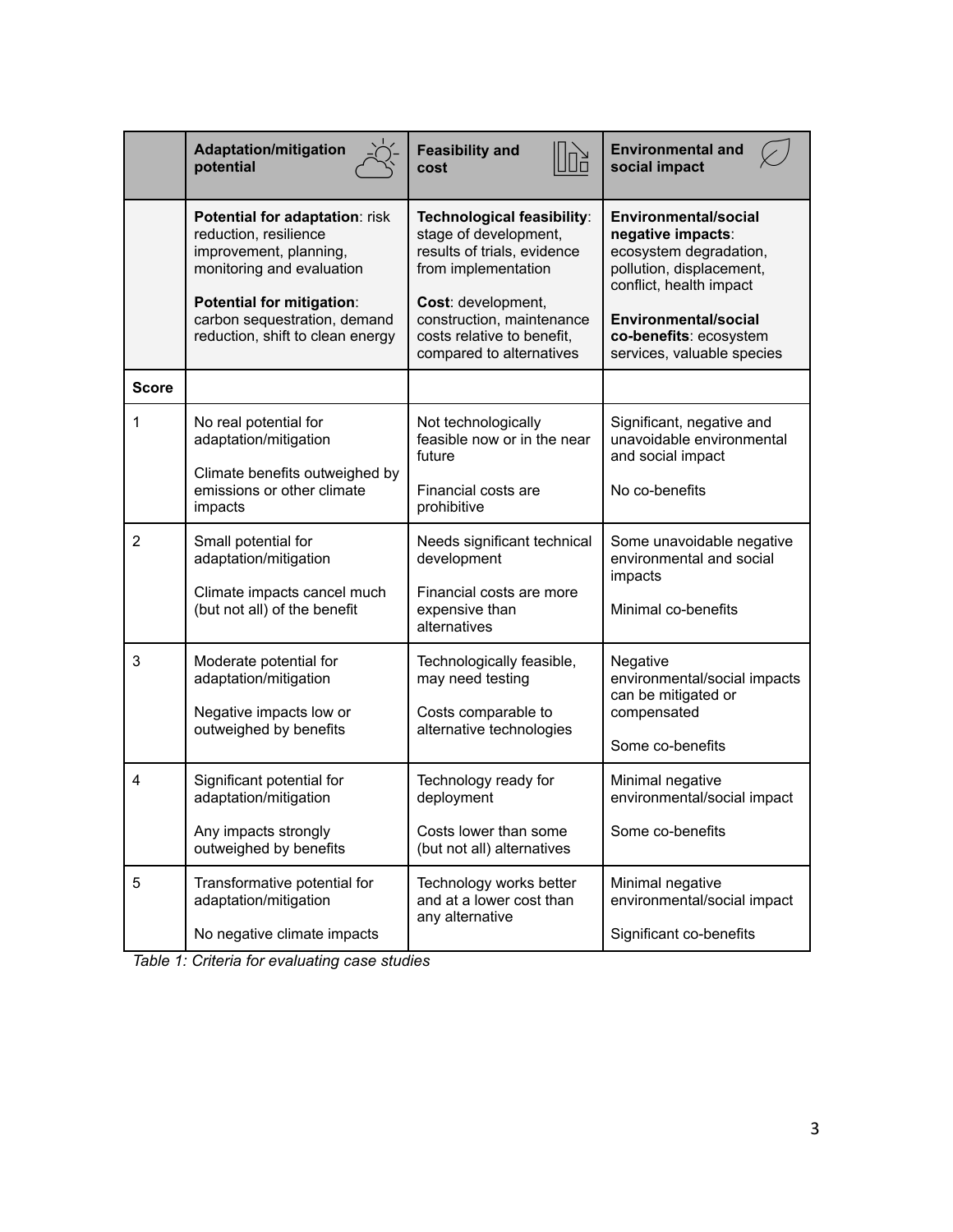### **Floating cities**

Over the last 70 years extensive efforts have been put on research and development of technologies to build very large floating structures (VLFS) for a wide range of applications such as airports, military bases, offshore energy plants and, more recently, urban settlements (Wang and Tay, 2011).

VLFS are artificially man-made floating parcels on the sea. They may be categorized into two types according to their geometry: 1) pontoon; and 2) semi-submersible (Wang and Tay, 2011). The pontoon-type has a structure similar to a steel ship hull and is used in calm waters, close to the coast with very low or no waves. They have mooring or anchoring facilities to keep the floating structure on site and usually are connected to land through a bridge or a floating road. The Semi-submersible type has a platform raised above sea level using column tubes, is suitable for deployment in high seas with large waves, and is mobile (not anchored) (Lamas-Pardo, Iglesias and Carral, 2015). Depending on the VLFS type, they can range from 1,000m to 10,000m, they can displace from 10 $\mathrm{^6}$  tons to 10<sup>7</sup> tons, and they can last from 50 to 100 years.

| <b>Factor</b>                    | <b>Score</b>                            | <b>Comments</b>                                                                                                                                                                                                                                                                                                                                                           |
|----------------------------------|-----------------------------------------|---------------------------------------------------------------------------------------------------------------------------------------------------------------------------------------------------------------------------------------------------------------------------------------------------------------------------------------------------------------------------|
|                                  | $\overline{4}$<br>Low certainty         | Though there is little evidence linking floating cities to<br>mitigation, they may have significant adaptation value<br>for certain locations, particularly as a response to<br>flooding of low-lying urban areas, as long as they can<br>be designed to withstand extreme climate events.                                                                                |
|                                  | $\overline{2}$<br>Moderate<br>certainty | Significant development challenges remain before<br>floating cities can be considered a viable solution to<br>sea level rise. Coastal pontoon type VLFS have<br>lower maintenance and manufacturing costs, but still<br>range between \$5,000 million and \$15,000 million.                                                                                               |
|                                  | 3<br>Low certainty                      | While some studies suggest little environmental<br>impact from floating cities themselves, there has been<br>little investigation of the impact of the additional<br>protective infrastructure necessary to make floating<br>cities possible. Floating cities could provide social<br>benefits by alleviating the need for massive relocation<br>of populations.          |
| <b>Combined</b><br><b>scores</b> | 9<br>Low certainty                      | This technology has medium potential for addressing<br>climate change with minimal or avoided negative<br>environmental impacts.<br>The lack of application of VLFS to urban purposes<br>indicates that there is a considerable need to conduct<br>further research before sound conclusions on their<br>feasibility and environmental and social impacts can<br>be made. |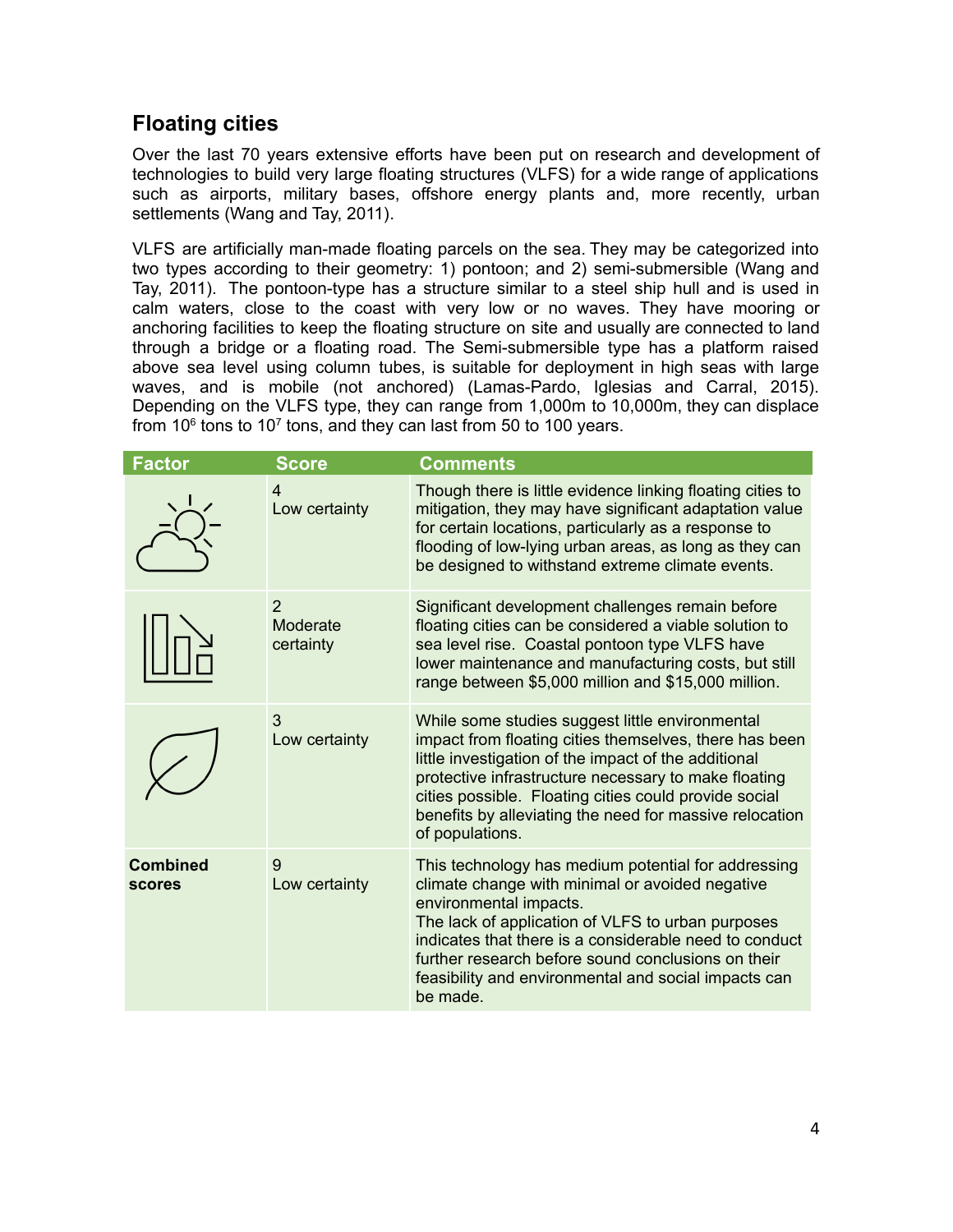## **Floating platforms for food and energy production**

Continued population growth and corresponding increasing demands for food and energy has boosted commercial interests in the ocean as well as research on floating infrastructures that integrate aquaculture and energy production (Aryai *et al.*, 2021). Commonly, these structures are framed as multi-purpose floating platforms (MPFP), which can have very diverse designs, combinations and purposes, and can operate in shallow waters as well as open seas. The economic, environmental and technical feasibility is case-specific and cannot be easily generalized.

Smart floating farms (SFF) are one type of MPFP that integrate solar energy, hydroponics and aquaculture on a single multi-storage floating platform (www.smartfloatingfarms.com). SFF consists of pontoons that support a three-floor building/structure. At the lower level, a recirculating aquaculture system (RAS) is installed to produce fish (Bregnballe, 2015). On the second floor, a hydroponics plant is operated, where fish excrement extracted from the RAS is used as nutrients for crop production. Finally, on the rooftop, solar panels are installed to supply the energy needs of the aquaculture and hydroponics facilities. SFF are designed for shallow waters, near the shore, using mooring systems.

| <b>Factor</b>            | <b>Score</b>               | <b>Comments</b>                                                                                                                                                                                                                                                                                                                                                                                                                                                                           |
|--------------------------|----------------------------|-------------------------------------------------------------------------------------------------------------------------------------------------------------------------------------------------------------------------------------------------------------------------------------------------------------------------------------------------------------------------------------------------------------------------------------------------------------------------------------------|
|                          | 3<br>Moderate<br>certainty | SFF alone has low to moderate adaptation and<br>mitigation potential from improving agricultural<br>efficiency and reducing land use, but some forms of<br>MPFP that include renewable energy have a higher<br>potential.                                                                                                                                                                                                                                                                 |
|                          | 3<br>Low certainty         | There is still a need for significant research and<br>development before MPFP is shown to be feasible, but<br>approaches that have been assessed show promise to<br>be cost effective. There are many variables that factor<br>into feasibility: whether existing platforms are being<br>repurposed, the location of the platform and the<br>purposes incorporated.                                                                                                                       |
|                          | 3<br>Moderate<br>certainty | While environmental risks vary among applications, for<br>some applications there is a chance of significant<br>adverse impacts on the marine environment and local<br>fishers. Where RAS is used, some impacts can be<br>mitigated.                                                                                                                                                                                                                                                      |
| <b>Combined</b><br>score | 9<br>Moderate<br>certainty | This technology is still in its infancy and there is need<br>for research to confirm its technical and economic<br>feasibility, as well as the appropriate combinations of<br>renewable energy and aquaculture systems to mitigate<br>potential environmental risks or even produce a<br>positive effect on the marine ecosystem. It also shows<br>the need to work out regulatory questions related to<br>permitting associated to the multiple purposes<br>integrated in the platforms. |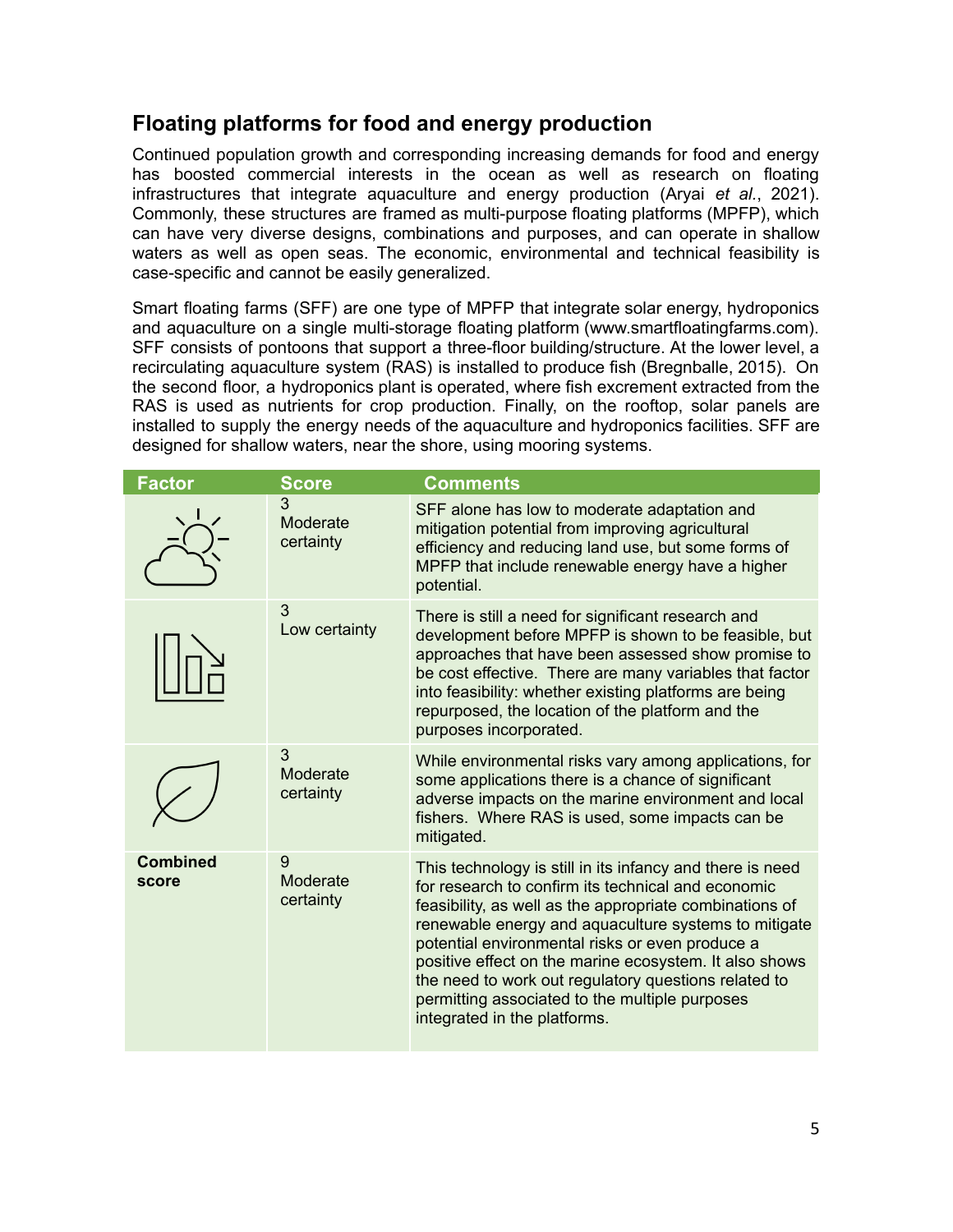#### **Hybrid coastal resilience approaches**

Climate related storm surges and sea level rise pose a significant threat to coastal communities, which make up a large part of the global population. Hard infrastructure responses, such as seawalls, dykes and breakwaters are expensive and often environmentally damaging, while nature-based solutions using ecosystem restoration may not be feasible or sufficient in all cases. This has led to increasing interest in hybrid approaches, which combine hard infrastructure with green approaches and components (Sutton-Grier, Wowk and Bamford, 2015).

Hybrid approaches exist along a spectrum between grey and green infrastructure, and can encompass:

- 1. hard infrastructure designed to imitate or support ecosystem functions and connectivity, such as seawalls designed to provide habitat for living organisms;
- 2. a combination of hard infrastructure and living ecosystems, such as salt marshes cultivated in front of seawalls; and
- 3. use of hard infrastructure to seed, frame or instigate growth or restoration of protective ecosystems, such as use of artificial structures to attract reef-building species.

| <b>Factor</b>         | <b>Score</b>                | <b>Comments</b>                                                                                                                                                                                                                                                                                                                                                                                                                                                                                                       |
|-----------------------|-----------------------------|-----------------------------------------------------------------------------------------------------------------------------------------------------------------------------------------------------------------------------------------------------------------------------------------------------------------------------------------------------------------------------------------------------------------------------------------------------------------------------------------------------------------------|
|                       | 3<br>Moderate<br>certainty  | Hybrid infrastructure has the potential to provide greater<br>coastal protection than either natural or built<br>infrastructure alone, and can provide limited mitigation<br>through incorporation of carbon sinks. It is difficult to<br>quantify the relative effectiveness of hybrid infrastructure<br>due to a lack of comprehensive data.                                                                                                                                                                        |
|                       | 5<br>Moderate<br>certainty  | The cost of hybrid approaches varies with location, but<br>is typically less than the cost of achieving equivalent<br>protection with grey infrastructure alone (estimated at<br>\$70 billion/year). Maintenance costs are lower due to<br>the ability to self-repair of the living component of hybrid<br>infrastructure. Notwithstanding, there is little statistical<br>data on the relative costs and benefits of hybrid<br>infrastructure compared to hard or soft infrastructure.                               |
|                       | 5<br>Moderate<br>certainty  | Hybrid infrastructure is designed to mitigate many of the<br>environmental impacts created by hard infrastructure. It<br>can also create social and economic co-benefits in the<br>form of recreational opportunities, water filtration and<br>increased fish populations. However, careful<br>consideration and design must be taken to achieve<br>these environmental and social effects.                                                                                                                           |
| <b>Combined score</b> | 13<br>Moderate<br>certainty | Hybrid coastal resilience infrastructure are among the<br>most promising technologies for achieving climate<br>adaptation benefits at lower cost than existing<br>alternatives and with several environmental co-benefits.<br>Due to their relatively recent development, there is an<br>urgent need for additional research, particularly on how<br>the interaction between hard and soft components<br>contributes to effectiveness and the relative costs and<br>benefits compared to hard or soft infrastructure. |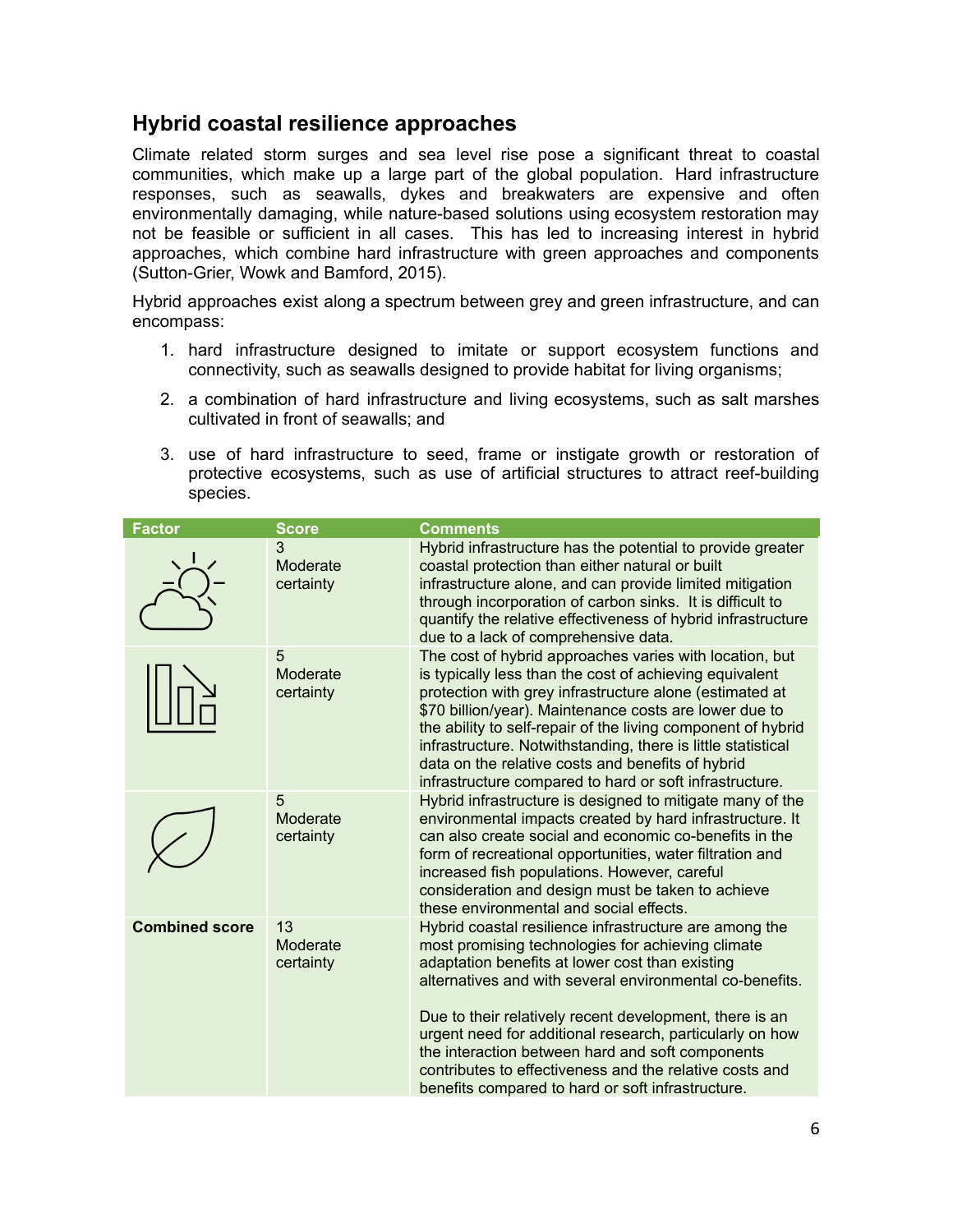#### **Smart undersea cables**

The global lack of data on deep ocean processes impedes accurate modeling of climate events and trends. Obtaining high quality data, particularly from the deep ocean and the poles, can be difficult and expensive. One proposed solution is incorporating sensors into existing telecommunication cable networks to scale up ocean observation at a reasonable cost.

Cables have been used for ocean monitoring for decades: in the 1990s undersea cables were used to detect earthquakes and tsunamis off Japan; since then several countries have created dedicated cabled observatories such as the VENUS and NEPTUNE observatories in Canada, DONET and S-net in Japan and the Ocean Observatories Initiative in the US (Baggeroer *et al.*, 2018). In 2012, a UN Joint Task Force (JTF) was established to consider options for scaling up ocean observation by taking advantage of the extensive undersea telecommunications cable infrastructure. The JTF has developed the concept of Science Monitoring and Reliable Telecommunications (SMART) cables, which integrate sensors for monitoring pressure, temperature and seismic activity into new telecommunications cables. It is working on a demonstration project, to incorporate sensors with short-distance submarine cables in the South Pacific, with support from the ADB (Howe *et al.*, 2019).

| <b>Factor</b>            | <b>Score</b>                            | Comments                                                                                                                                                                                                                                                                                                                                                                                                                |
|--------------------------|-----------------------------------------|-------------------------------------------------------------------------------------------------------------------------------------------------------------------------------------------------------------------------------------------------------------------------------------------------------------------------------------------------------------------------------------------------------------------------|
|                          | 4<br><b>High certainty</b>              | Smart cables have significant potential to generate<br>data relevant for disaster risk reduction (DRR), CO2<br>processes in the oceans and essential ocean<br>variables. This information is essential for adaptation<br>planning and for building more accurate early warning<br>systems.                                                                                                                              |
|                          | $\overline{4}$<br><b>High certainty</b> | SMART cables could be included in most routes in<br>the near future (5 to 10 years). The yearly cost of<br>SMART cables deployment at global scale is<br>moderate. However, there are still some technical<br>and legal questions to be solved before SMART<br>cables become a reality.                                                                                                                                 |
|                          | $\overline{4}$<br><b>High certainty</b> | There is little information on the potential<br>environmental and social impact of SMART cables.<br>Based on the impacts of existing communications<br>cables, it seems unlikely that the additional sensors<br>would significantly increase the impact. This<br>technology will create significant environmental<br>co-benefits by contributing to knowledge and<br>understanding of deep oceans and its biodiversity. |
| <b>Combined</b><br>score | 12<br><b>High certainty</b>             | Smart undersea cables have a significant potential for<br>adaptation to climate change, they are almost ready<br>for deployment and they could provide more accurate<br>and difficult to access data than other technologies at<br>comparable costs, with minimal foreseeable negative<br>environmental and social impacts and positive<br>environmental co-benefits.                                                   |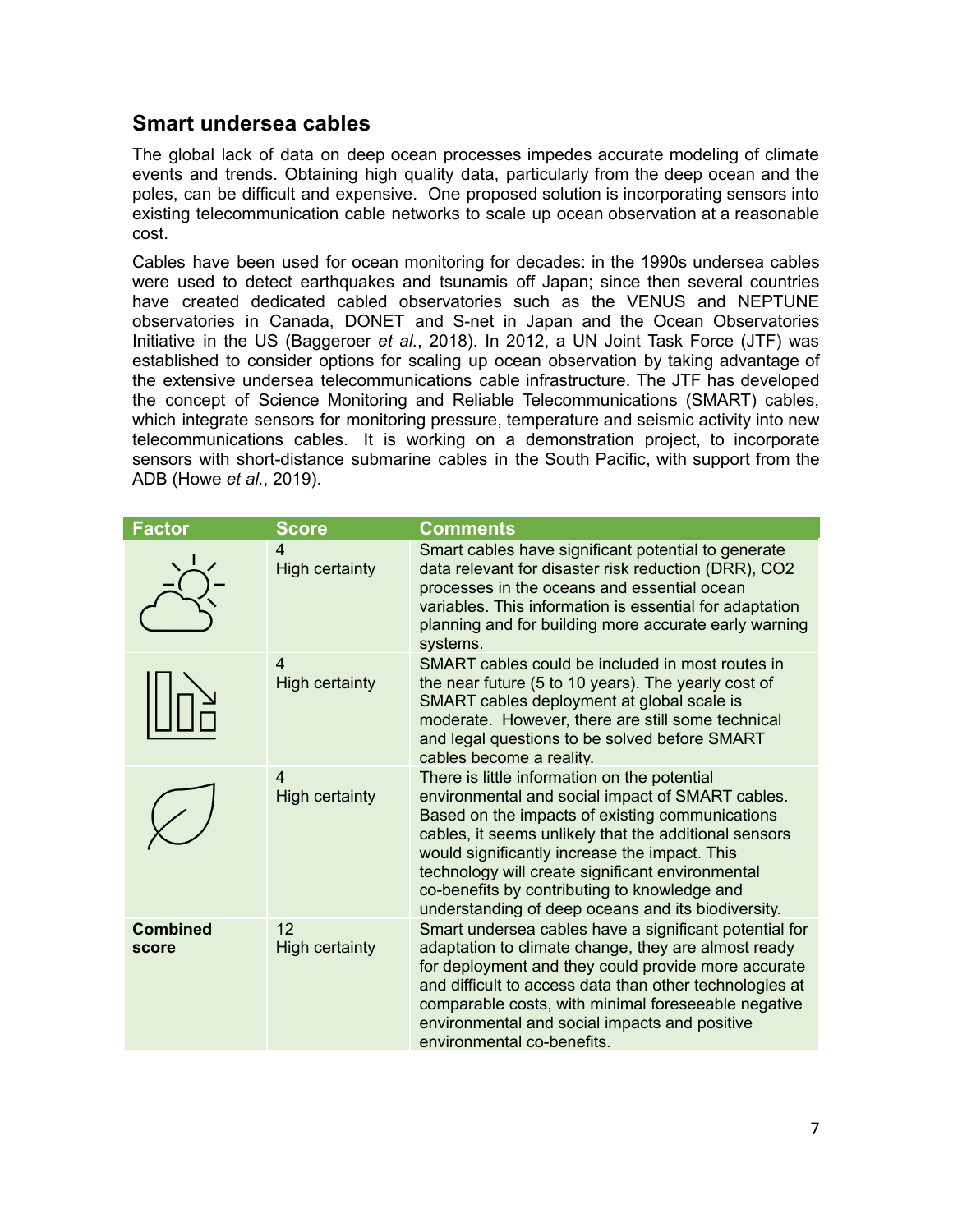#### **Gravity storage**

Gravity storage has been suggested as an efficient, cost-effective, low-impact means of increasing available energy storage and facilitating scaling up of renewable energy. The most established form of gravity storage, pumped hydro storage (PHS), is a mature technology, and currently makes up 98% of global energy storage (Mongird *et al.*, 2019). It functions by pumping water from a lower reservoir to a higher one using excess energy during times of high supply or low demand, and then releasing the water to power a turbine and generate energy when it is needed.

New innovations in gravity storage take different forms intended to be more convenient, cheaper, or more environmentally friendly than conventional PHS. Underground pumped hydro storage (UPHS) systems are based on the same principle as PHS, but locate one or both reservoirs underground. To avoid the cost and impacts of excavation, UPHS can take advantage of existing infrastructure, such as abandoned mine shafts. UPHS projects have been proposed in deep gold mines in South Africa, old slate mines in Belgium and closed coal mines in Spain and Germany (Menéndez, Fernández-Oro and Loredo, 2020). Other proposed gravity storage systems use heavy weights or pistons in underground shafts, which can be suspended by cables (dry gravity storage) or float in water (hydraulic gravity storage) (Botha and Kamper, 2019).

| <b>Factor</b>            | <b>Score</b>                            | <b>Comments</b>                                                                                                                                                                                                                                                                                                                                                                                                                                                                                                                                                  |
|--------------------------|-----------------------------------------|------------------------------------------------------------------------------------------------------------------------------------------------------------------------------------------------------------------------------------------------------------------------------------------------------------------------------------------------------------------------------------------------------------------------------------------------------------------------------------------------------------------------------------------------------------------|
|                          | 5<br><b>High certainty</b>              | Energy storage will be essential to scaling up<br>renewable energy generation by capturing excess<br>power, smoothing out fluctuations in energy supply<br>and respond to peaks in demand. Gravity storage<br>alone will not be enough to meet the green economy<br>demands, but there is significant evidence that this<br>technology can play a role in reducing use of fossil<br>fuels in energy production at the level of the grid. It<br>could also support adaptation by increasing resilience<br>of the electric grid in case of extreme weather events. |
|                          | 4<br><b>High certainty</b>              | PHS is a relatively efficient storage option (70-85%)<br>with a short response time, long lifetime and low<br>operation and maintenance costs. It requires a high<br>upfront investment, but it has a very low lifetime cost<br>per unit of electricity compared to other options.                                                                                                                                                                                                                                                                               |
|                          | $\overline{4}$<br>Moderate<br>certainty | New types of PHS have minimal environmental and<br>social impact, particularly compared to impacts of<br>alternatives, like lithium-ion batteries. Modern PHS<br>systems use a closed loop minimizing direct impact<br>on aquatic ecology. UPHS may have even a lower<br>impact if they repurpose existing excavations.                                                                                                                                                                                                                                          |
| <b>Combined</b><br>score | 13<br><b>High certainty</b>             | Gravity storage has transformative potential in terms<br>of climate change mitigation. The technology has<br>been tested and is ready for deployment at costs<br>lower than existing alternatives. Environmental and<br>social impacts are significantly lower than<br>alternatives.                                                                                                                                                                                                                                                                             |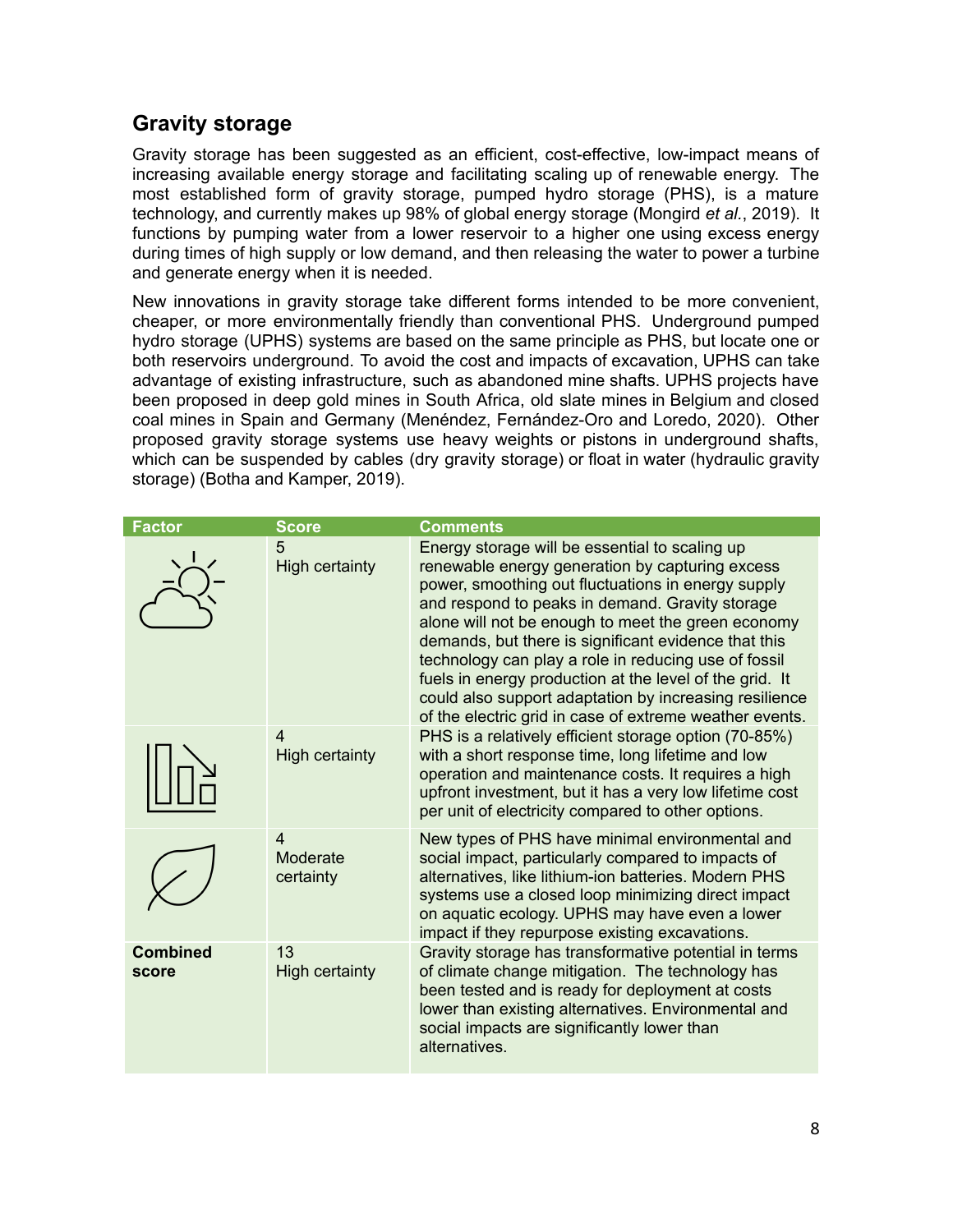#### **Summary**

Each of the infrastructure technologies assessed in this report has a potential role in climate change mitigation and adaptation. It is difficult to directly compare them because they are designed to serve different purposes and achieve different goals. Where hybrid resilience and smart cables can be seen as an important and beneficial modifications of existing infrastructure, multipurpose platforms and floating cities are ambitious new technologies that may or may not serve a purpose in a climate change world.

Different technologies can work together. Multipurpose floating platforms can be designed to incorporate hybrid elements of grey and green infrastructure, and can be integrated in a grid with gravity storage options to maximize efficient use of wind or solar energy output.

Investment in research and technological innovation would be helpful for each of the five technologies. For those that are ready to deploy, like hybrid resilience, additional research can help build the case for adoption. For gravity storage and smart cables, research and testing is needed to enable deployment in the short term. For floating cities and multipurpose platforms additional investment could bring these ideas into the world of reality and ensure that they are sustainable and effective.

|                        |                       |                       |                       | <b>Combined</b><br><b>scores</b> |
|------------------------|-----------------------|-----------------------|-----------------------|----------------------------------|
| <b>Floating cities</b> | $\overline{4}$        | $\overline{2}$        | 3                     | 9                                |
|                        | Low certainty         | Moderate<br>certainty | Low certainty         | Low certainty                    |
| <b>Multipurpose</b>    | 3                     | 3                     | 3                     | 9                                |
| platforms              | Moderate<br>certainty | Low certainty         | Moderate<br>certainty | <b>Moderate</b><br>certainty     |
| <b>Hybrid</b>          | $\overline{4}$        | 5                     | $\overline{4}$        | 13                               |
| resilience             | Moderate<br>certainty | Moderate<br>certainty | Moderate<br>certainty | <b>Moderate</b><br>certainty     |
| <b>Smart cables</b>    | $\overline{4}$        | $\overline{4}$        | $\overline{4}$        | 12                               |
|                        | <b>High certainty</b> | <b>High certainty</b> | <b>High certainty</b> | <b>High certainty</b>            |
| <b>Gravity</b>         | 5                     | $\overline{4}$        | $\overline{4}$        | 13                               |
| storage                | <b>High certainty</b> | <b>High certainty</b> | Moderate<br>certainty | <b>High certainty</b>            |